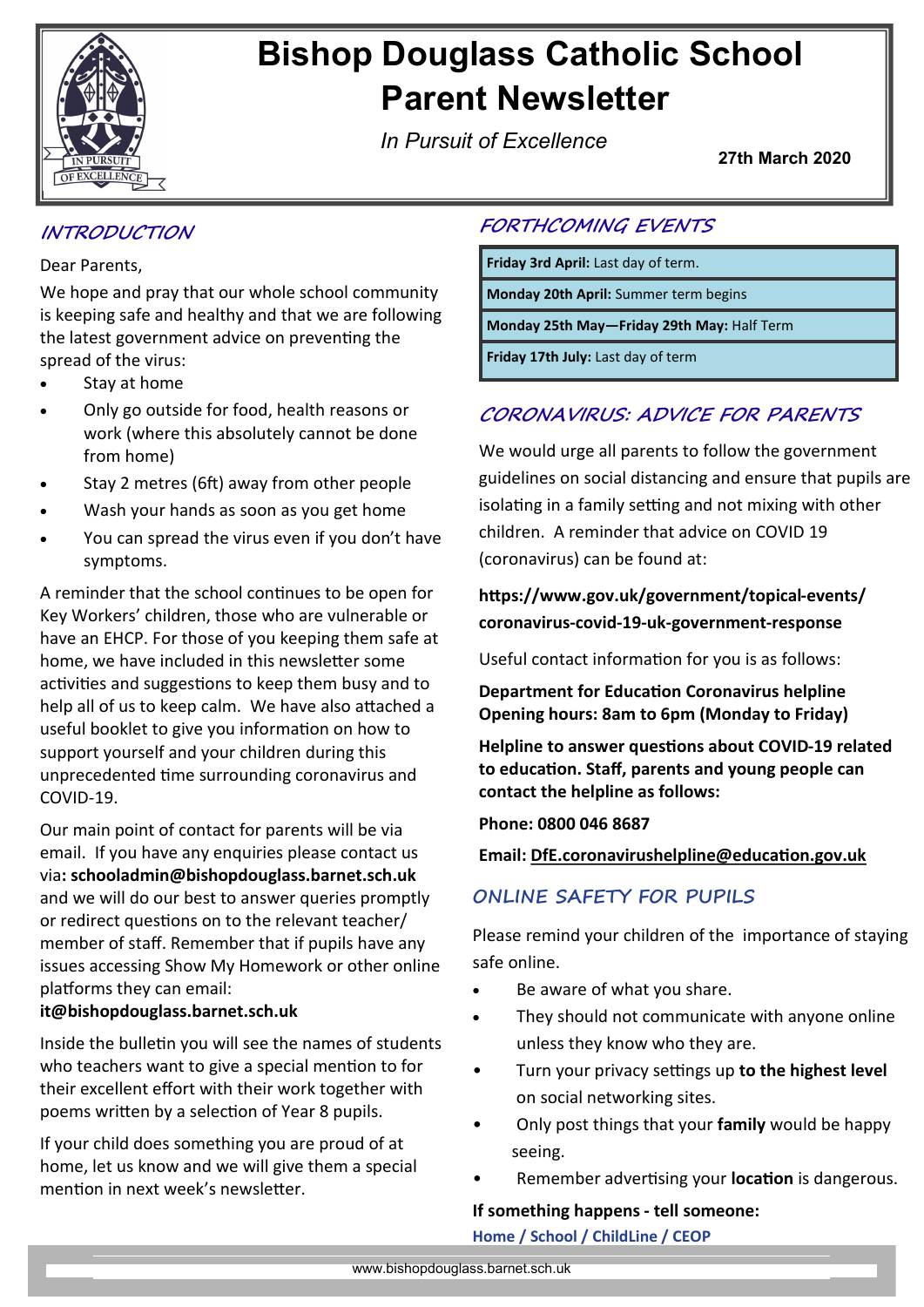

Alexandra Warrington 10 More History Monique Tan 7 Owen Science Akeelea Whyte 7 Owen Science Ay'sjah Allen-Vassell 8 Campion History and cultural capital homework and English poem Gabi Dzienis 10 Owen in History Victoria Kus 10 Owen in History Amelia Michalewicz 9 Fisher Business Tara Dev 10 All Saints Business Elissavat Leisau-Laiou 9 Ward Maths Adam Mohhamed 9 Owen Maths Ustav Paudel 9 Owen Maths Gabriel T eixeira 8 Campion Maths Nathanielle Manuel 8 Campion Maths Gwen Bulatao 8 Campion Maths Nila Nouri 7 More Maths Donya Shaterian 7Ward Maths Rocca Antoniazza-Galea 7Owen Maths Yousef El Hajj 8 Campion English Amne Jaber 8 Campion English

**A massive well done to all the pupils named above who have been mentioned by their teachers for completing excellent work on ShowmyHomework. Keep it up!** 

www.bishopdouglass.barnet.sch.uk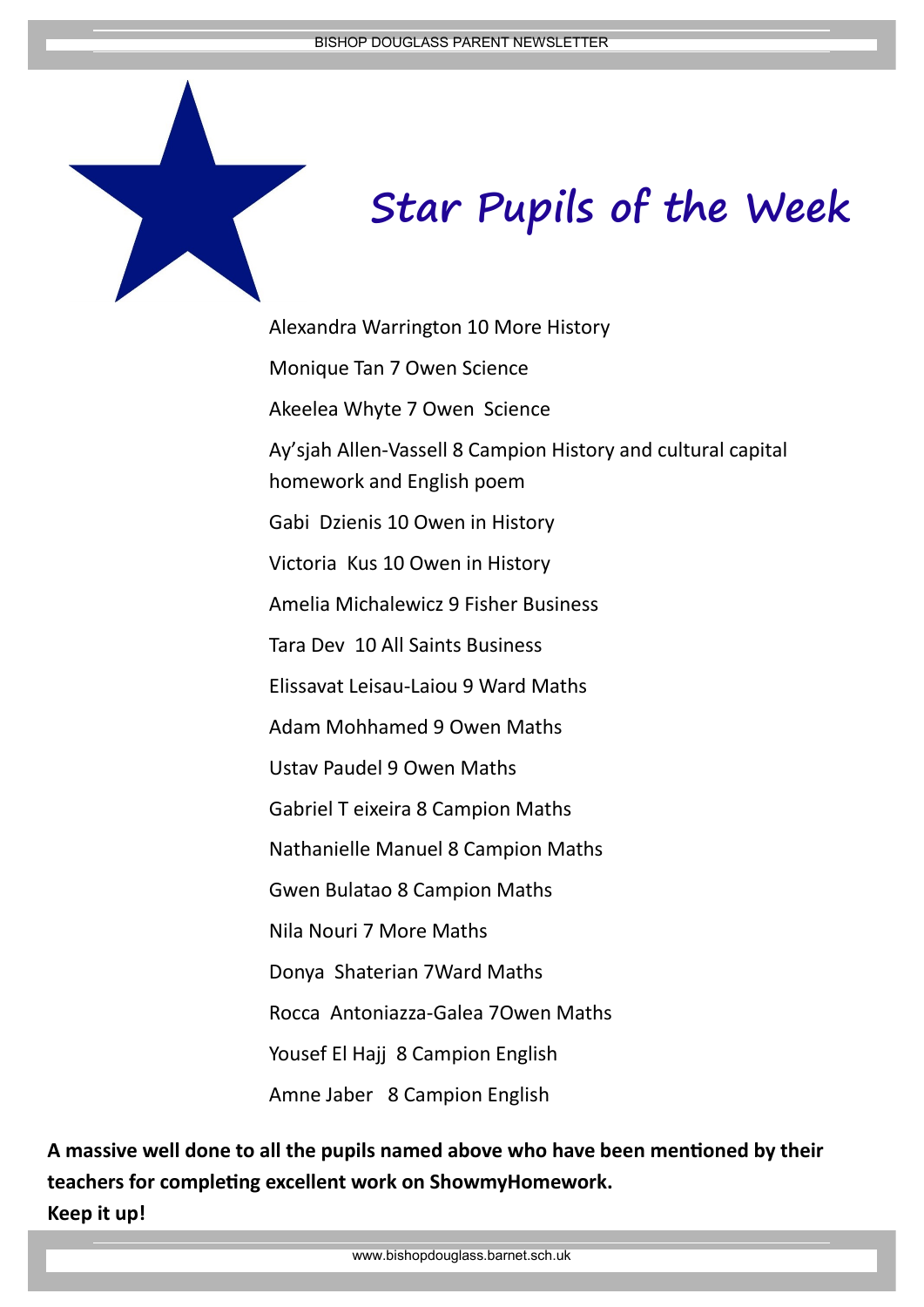## **POEMS WRITTEN BY 8 CAMPION PUPILS**

#### **Ay'Sjah Allen-Vassell Smythe - Ode to summer**

Sun rising up forms a smile on my face Its August, we've left July without a trace Ice cold drink, melting in my hand The flowers are looking healthy, each and every strand

The soothing feel of the luscious grass Comforts my feet as walk pass The Warm summer sore approaches me As I run through the sand and into the sea

Bicycles fly past as I glide through the sea The hot summer air also attracted some busy bees At last I could truly take rest And up to this day I can remember this holiday as the very best.

#### **Yousef El Hajj - Four Seasons**

The fields are rich with daffodils, Clovers cloaks the hills, I must dance, and I must sing To see the beauty of the spring.

The earth is warm, the sky is a maze It is a time of carefree days And bees are buzzing while they pass They may see me snoozing in the grass.

The leaves are yellow, red and brown, A shower sprinkles softly down The air is fragrant, crisp and cool And once again I'm back at school.

The leaves are gone, the world is white, The winds are wild, they chill and bite The ground is thick and sleet, And I can barely feel my feet.

#### **Amne Jaber - Ode to Spring**

Dear spring, how joyful you are your arrival begins your lovely concert that reveals a kaleidoscope of flowers that awaken and yawn letting us know that you are finally here Summer, you'll come and give us all joy and warmth for you are very generous. Nine months of work, but when you come we will know that our holiday is here Autumn, invited or not, Will arrive too, and restart the never-ending cycle of nature. The green leaves that Spring had made emerald green Will be turned into a fierce orange-red colour, and then fall. However, we await it for it's mysterious, alarming, yet sweet atmosphere.